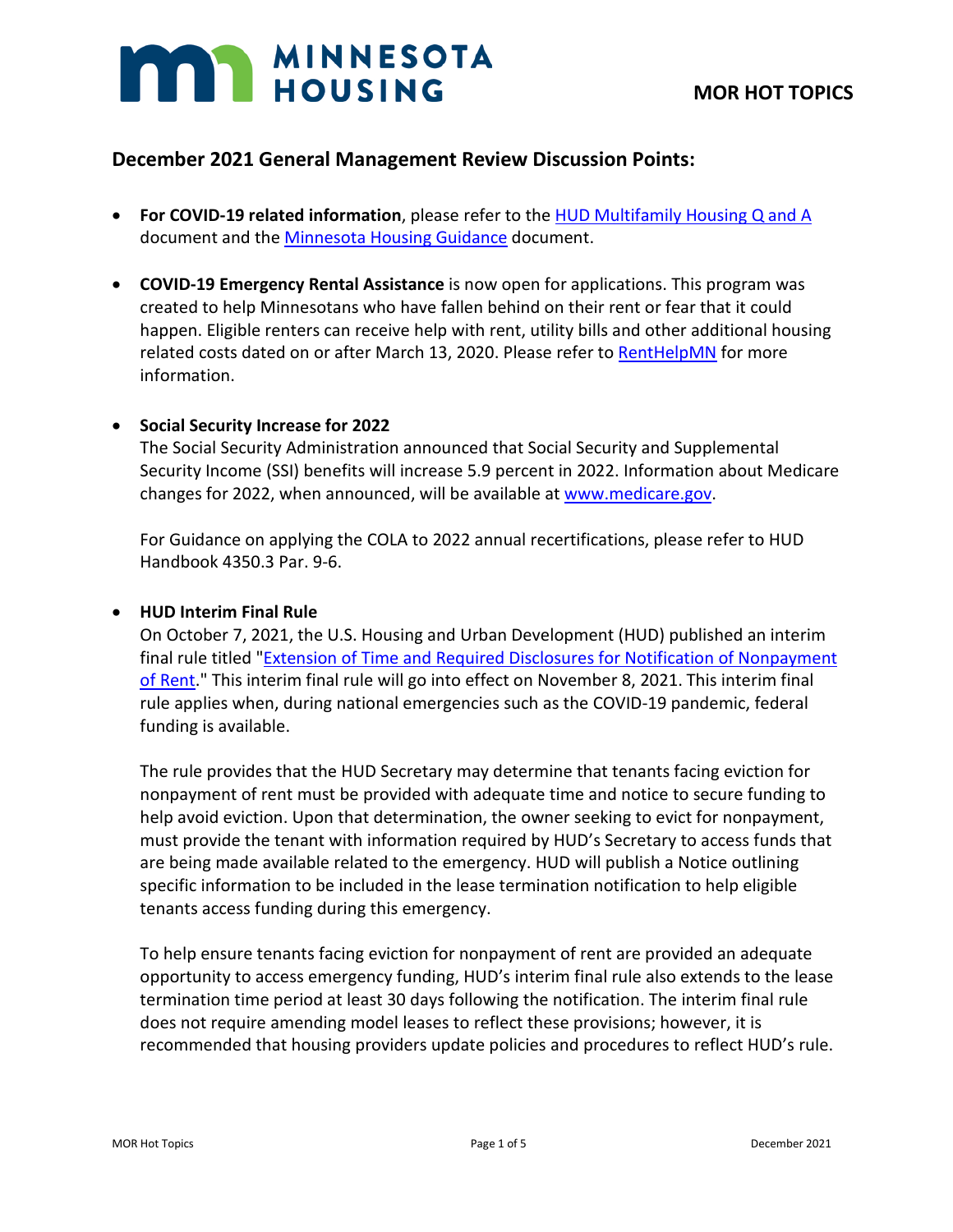#### • **Special Claim Submissions – Coming Soon!**

Special claim submissions will soon go through Minnesota Housing's Multifamily Customer Portal. Look for additional information and training in the coming months with an expected release in the Spring of 2022.

#### • **MSA Special Diet**

On November 30, 2020, [HUD released a Memorandum](https://www.mnhousing.gov/get/MHFA_247748) regarding the treatment of benefits received through the Minnesota Supplementary Assistance Program (MSA) that are provided for "medically prescribed diets if the cost of such dietary needs cannot be met through some other maintenance benefit". **This exclusion applies to allotments specific for the cost of medical expenses, which is often referred to as a special diet allowance**. Owners should pay close attention in identifying the purpose of the MSA payments.

Because Minnesota makes MSA special diet allowance available specifically for the cost of state determined medical expenses, HUD has determined that the MSA special diet allowance meets the income exclusion found in HUD Handbook 4350.3 Exhibit 5-1, Income Exclusions (4):

 $\circ$  Amounts received by the family that are specifically for, or in reimbursement of, the cost of medical expenses for any family member.

HUD instructs owners to exclude this MSA special diet benefit from income calculations. Corrections to certifications performed on or after July 24, 2019, the date the original MSA guidance was issued, should be made for all existing residents impacted by the Memorandum. Owners may make corrections during the tenant's next certification or at the tenant's request, whichever comes first, however the income calculations must include a lookback to July 24, 2019. Any underpaid subsidy will be credited to the tenant.

### • **Tenant Selection Plan Checklist and Help Text**

To increase transparency of TSP review and help make sure TSP guidelines are being followed, Minnesota Housing has developed a review checklist for TSPs that will be submitted as part of due diligence. This checklist will serve as a guide for projects to verify the TSP includes the necessary components based on state and federal guidelines. It will also serve as a guide for projects whose funding sources require TSPs and for which Minnesota Housing is responsible for monitoring. Help text accompanies the TSP checklist to provide additional context for the requirements and expectations outlined in Agency guidelines, as well as other federal funding streams that Minnesota Housing monitors.

Beginning with projects selected from the 2020 Consolidated RFP, external partners will upload the completed TSP checklist along with the draft TSP to the Multifamily Customer Portal in the pre-construction due diligence item "Tenant Selection Plan and Screening Criteria." Minnesota Housing staff reviewing draft TSPs will then use the completed checklist to inform their review of the TSP.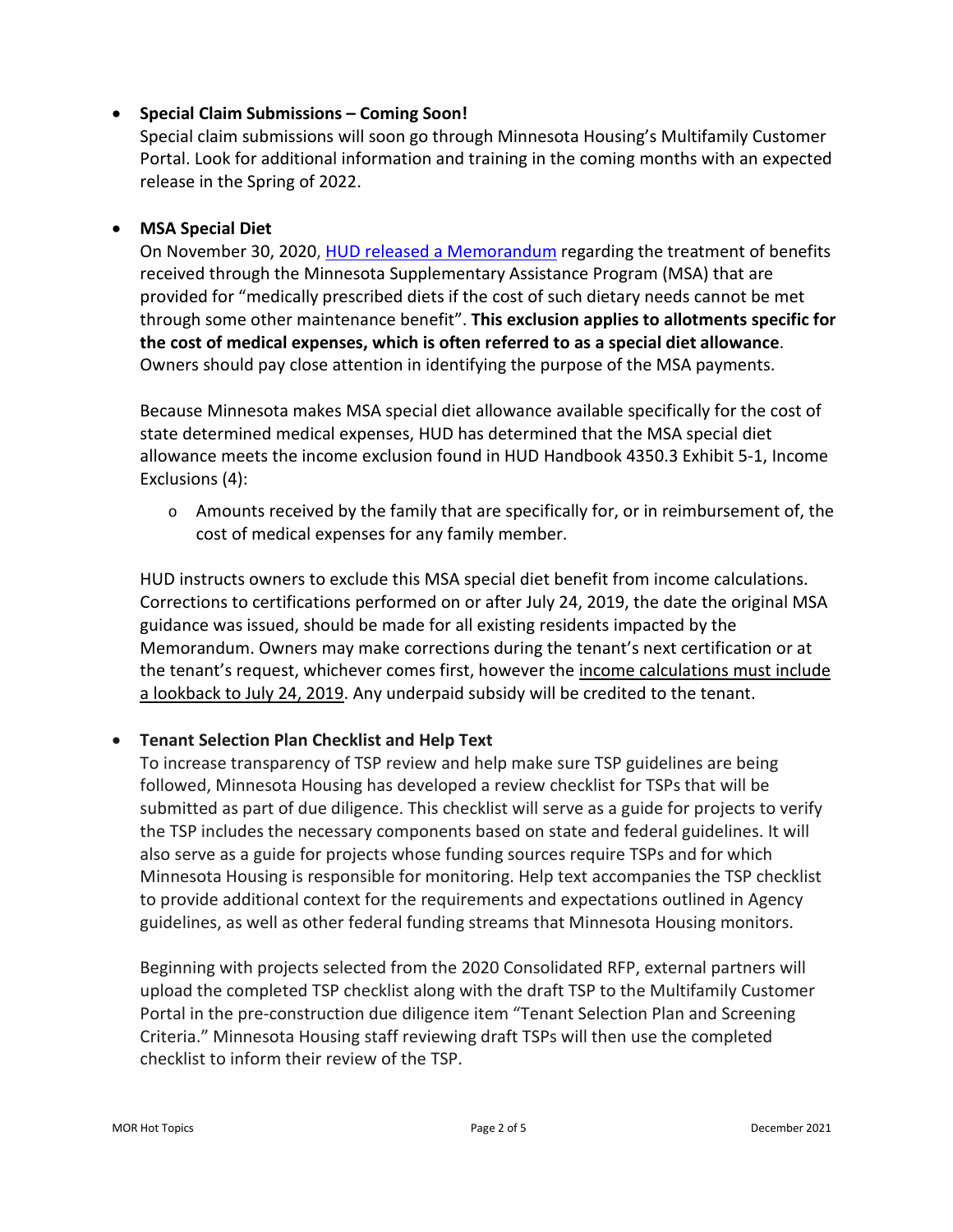The [TSP checklist,](https://www.mnhousing.gov/download/MHFA_249354) [help text,](https://www.mnhousing.gov/get/MHFA_249355) and a [recorded training](https://www.youtube.com/watch?v=MIV-FLE8zJE&feature=youtu.be) outline this new due diligence component and include details related to implementation. Minnesota Housing staff will be available to help external partners transition to this new process, but all materials, including the TSP Guidelines and up-to-date information about this tool, are available on ou[r Tenant](https://www.mnhousing.gov/sites/multifamily/tenantselectionplan)  [Selection Plan webpage.](https://www.mnhousing.gov/sites/multifamily/tenantselectionplan)

**Questions?** Please reach out to [Sara Gomoll](mailto:sara.gomoll@state.mn.us) or [Annie Johnson](mailto:annie.johnson@state.mn.us) with any questions you might have about the use of this checklist tool.

When auditing tenant files, HUD and Contract Administrators are monitoring and watching for unauthorized bypassing of tenant waiting lists. Auditors are watching for situations where tenants were moved into units and become head of household without previously being placed on established waiting lists. Owner/Agents will want to make sure households are not inappropriately expanded and that leases are only transferred to remaining household members under appropriate circumstances. Please refer to HUD Handbook 4350.3 Par. 3-9D.4 for information about circumstances when tenants must provide Social Security Numbers when adding new household members to an existing household. Chapter 3, Section 3 provides information on verification of eligibility factors and Par. 7-11 and Par. 7-12 provide instructions regarding processing interim recertifications and the required verification for new family members income and related expenses.



Cash apps require due diligence to determine how they work and are used. Previously, the most common types of cash apps were only associated with a bank account and is used to more securely transfer payments from one party to another and were linked to a checking account, savings account or credit card. In those case you would not include it as an asset since any monies are transferred directly to the bank account. Currently there are new types of cash apps that are becoming more popular, such as Chime or One Spend that are more like and online banking institution which allow its customers the option to have a type of checking account (aka spending account) or a type of savings account. Any of these types of accounts will require further verification and/or clarification. If the account acts like a checking account, you will be required to calculate an average 6 month balance and verify if the account collects any interest or other types of income. If the account acts like a savings account, you would be required to identify the current balance and and verify if the account collects any interest or other types of income. Supporting documentation will be required to be present in a tenant file to show the due dillegence has been completed.



For the purposes of reasonable accommodations, the definition of a person with disabilities is the definition defined for civil rights protections. However, to receive the program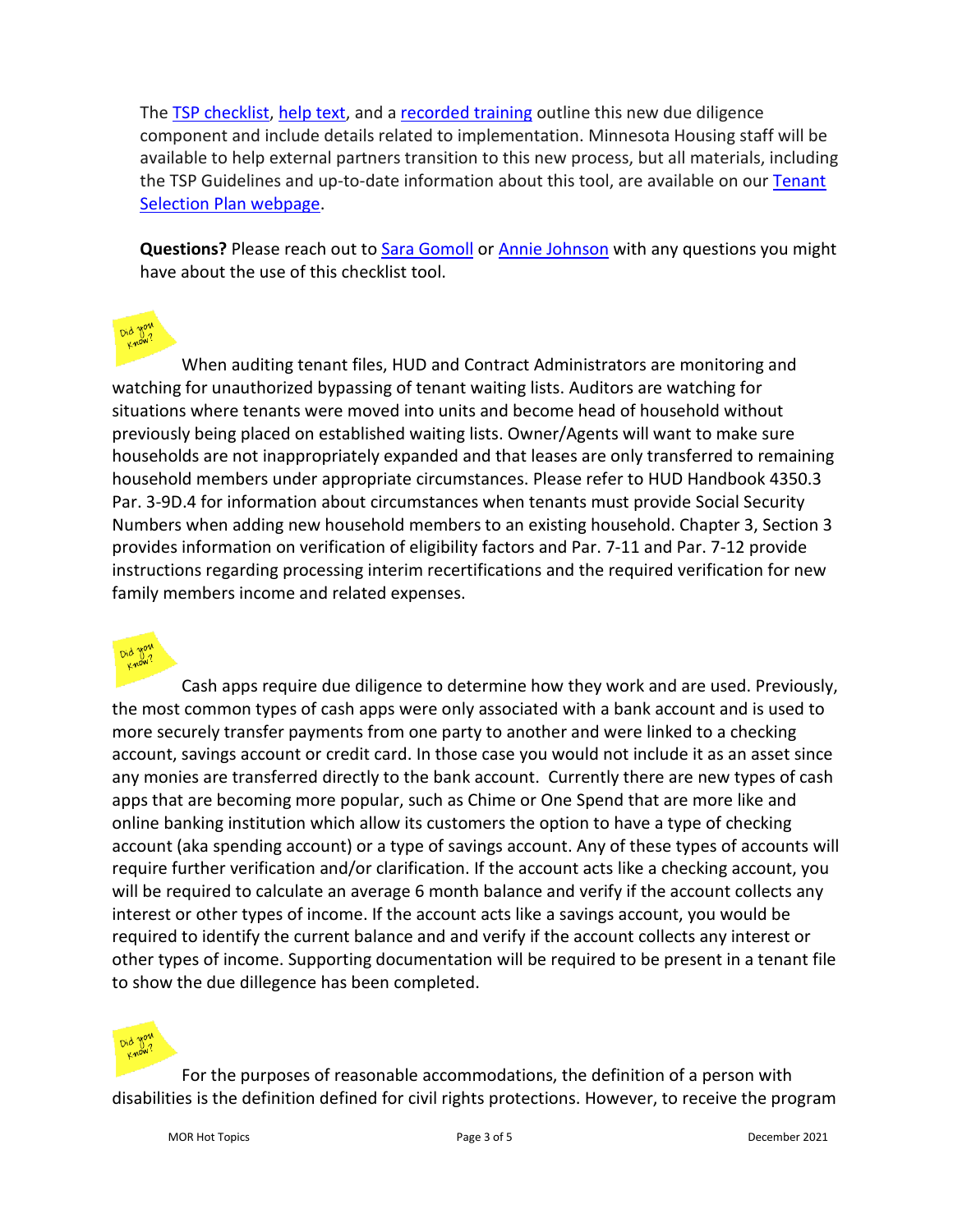benefits of a person with disabilities, a tenant would have to meet the definition of disability for that specific property. For this reason, when someone is deemed disabled for purposes of a reasonable accommodation that does not automatically make them eligible for the program's definition of disabled, therefore there is a chance that they would not qualify for the \$400 allowance and medical expense deduction. When a reasonable accommodation is approved, it should be a trigger to seek verification on whether the tenant also meets the program definition of disabled.

#### **Upcoming 2022 Events:**

**Minnesota Multi Housing Association (MHA): Working Together Conference and Product Show – April 13-14, 2022**  <https://www.mmha.com/Education/Education-Calendar> Earle Brown Heritage Center – Brooklyn Park, MN

#### **Other upcoming MHA conferences:<https://www.mmha.com/Events/Calendar-of-Events>**

- Building Bridges Conference/Products Show May 12, 2022 Duluth, MN
- Shaping the Future Conference/Products Show June 9, 2022 The Park Event Center Waite Park, MN
- Building Communities Conference/Products Show September 22, 2022 Wood Lake Meeting Center - Rochester, MN
- Shaping the Industry Conference/Products Show October 13, 2022 Courtyard by Marriott – Mankato, MN
- Changing the Game Conference/Products Show November 16, 2022 St. Paul River Centre – St. Paul, MN

#### **Online Training Opportunities:**

#### **Ross Business Development (RBD)**

Various trainings available. [https://www.rbdnow.com/online-training](https://gcc01.safelinks.protection.outlook.com/?url=https%3A%2F%2Fwww.rbdnow.com%2Fonline-training&data=04%7C01%7Ccassie.gordon%40state.mn.us%7Ca1d23e88e4044885d8cf08d897b0a91a%7Ceb14b04624c445198f26b89c2159828c%7C0%7C0%7C637426132293808894%7CUnknown%7CTWFpbGZsb3d8eyJWIjoiMC4wLjAwMDAiLCJQIjoiV2luMzIiLCJBTiI6Ik1haWwiLCJXVCI6Mn0%3D%7C1000&sdata=S2Y3R2IyQXImxCFIMTrKi%2B0YlofrGGhe4WS9Q3SHo%2Bo%3D&reserved=0)

#### **National Center for Housing Management (NCHM)**

Various trainings available. [https://www.nchm.org/online-training/](https://gcc01.safelinks.protection.outlook.com/?url=https%3A%2F%2Fwww.nchm.org%2Fonline-training%2F&data=04%7C01%7Ccassie.gordon%40state.mn.us%7Ca1d23e88e4044885d8cf08d897b0a91a%7Ceb14b04624c445198f26b89c2159828c%7C0%7C0%7C637426132293808894%7CUnknown%7CTWFpbGZsb3d8eyJWIjoiMC4wLjAwMDAiLCJQIjoiV2luMzIiLCJBTiI6Ik1haWwiLCJXVCI6Mn0%3D%7C1000&sdata=r6XmeeKdnqZAuJy1qP4FPG2jm2kB44NuDnj4WMGXjNI%3D&reserved=0)

#### **Quadel**

Various trainings available. [https://quadel.com/training-and-certification/online-training-calendar/](https://gcc01.safelinks.protection.outlook.com/?url=https%3A%2F%2Fquadel.com%2Ftraining-and-certification%2Fonline-training-calendar%2F&data=04%7C01%7Ccassie.gordon%40state.mn.us%7Ca1d23e88e4044885d8cf08d897b0a91a%7Ceb14b04624c445198f26b89c2159828c%7C0%7C0%7C637426132293808894%7CUnknown%7CTWFpbGZsb3d8eyJWIjoiMC4wLjAwMDAiLCJQIjoiV2luMzIiLCJBTiI6Ik1haWwiLCJXVCI6Mn0%3D%7C1000&sdata=2B232%2FmuYen9ENUIVNKx4bHrX7CK%2B9IwyJxQQJgtvp4%3D&reserved=0)

### **Minnesota Multi Housing Association (MHA)**

Various training and certification programs available. <https://www.mmha.com/Certifications> <https://www.mmha.com/Online>

#### MOR Hot Topics **Example 2021** Page 4 of 5 **Page 4 of 5** December 2021